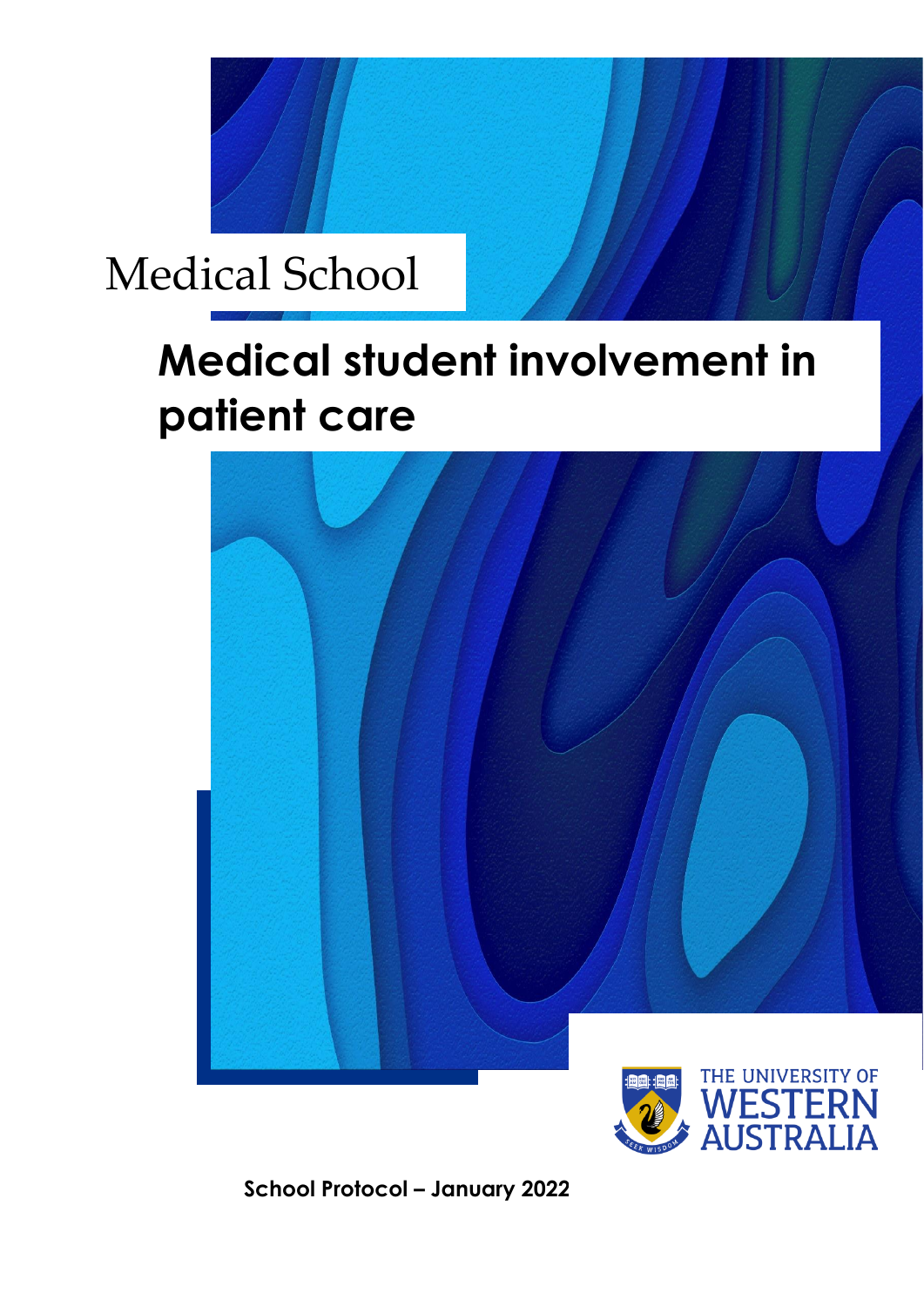## **Contents**

| What do I do if I have concerns about whether a patient has been adequately |  |
|-----------------------------------------------------------------------------|--|
|                                                                             |  |
|                                                                             |  |
|                                                                             |  |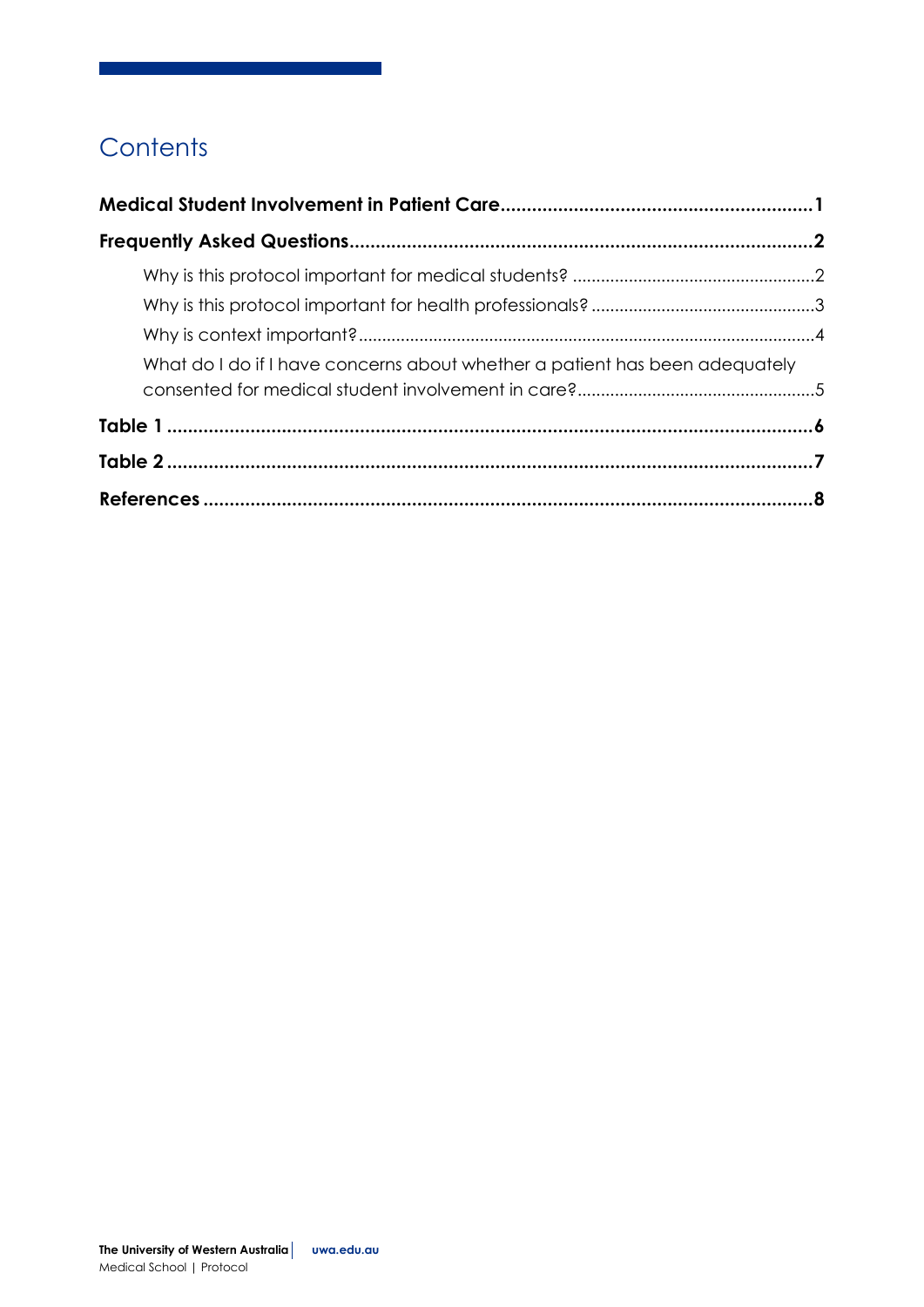## <span id="page-2-0"></span>**Medical Student Involvement in Patient Care**

The primary responsibility for ensuring that appropriate consent is obtained for medical student involvement with patient care rests with the health professional team responsible for that patient at that time <sup>1</sup>.

Gaining and maintaining consent should be viewed as an ongoing dialogue with the patient rather than a one-off/tick box exercise. The processes by which consent is obtained are circumstantial. Clinicians need to consider the level of involvement of the medical student, the nature of the interaction, and be cognisant of the risk to, and cultural beliefs/values of the patient <sup>2</sup>.

For many clinical situations, verbal consent for medical student involvement in care obtained simply, politely, and in the general interaction between the clinician and patient is both adequate and appropriate **<sup>2</sup>**.

To ensure fully informed consent, a member of the health professional team should explain to the patient —

- the status and clinical experience of those attending
- the role and involvement of those attending (such as whether students will be observing, or participating in the care by taking a clinical history or examining the patient)
- what is expected of those attending
- that at any point in time, patients have the right to withdraw or modify their consent **1, 2.**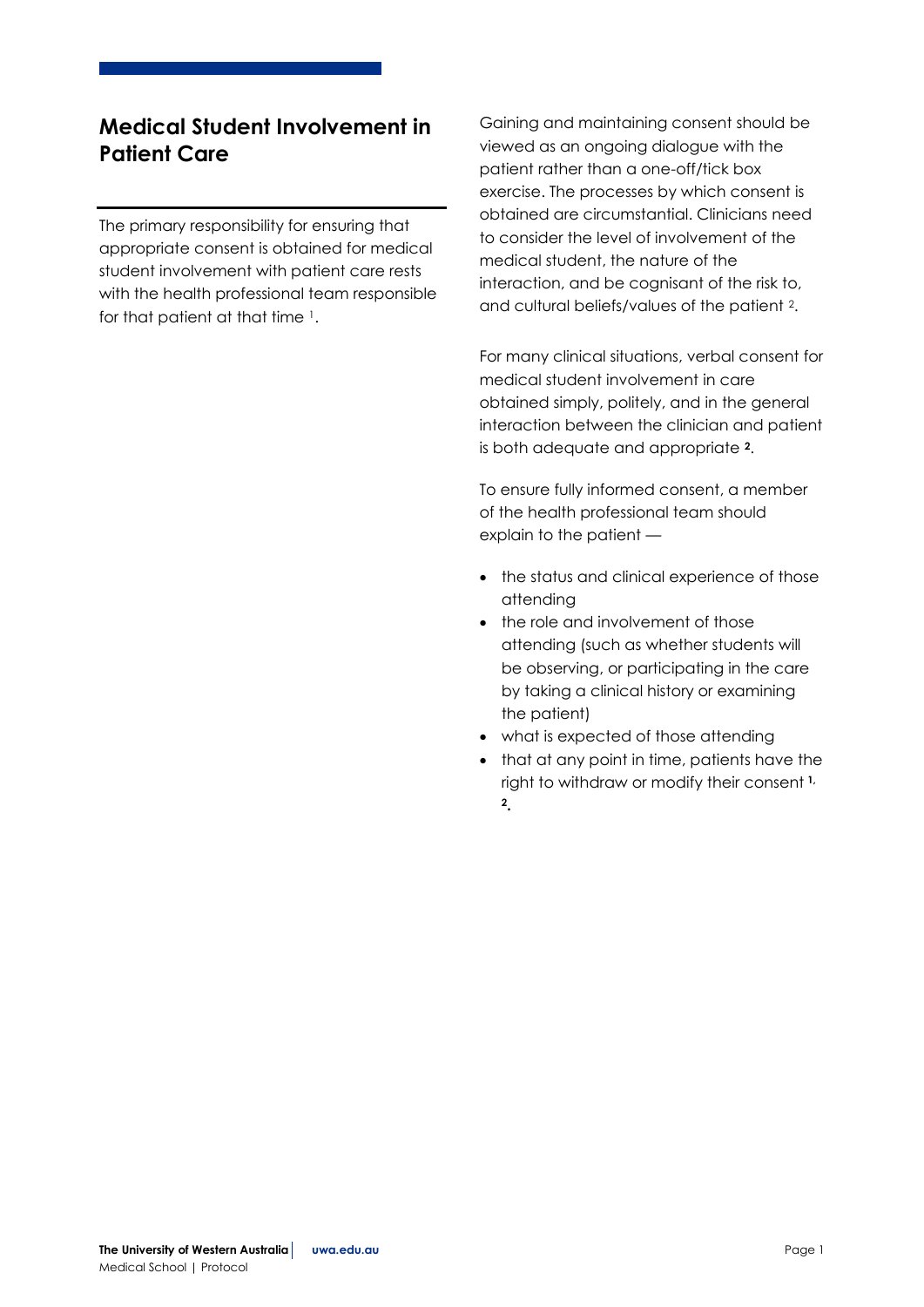Although there is no legal mandate for written consent to be obtained for medical students involvement in intimate examinations or procedures<sup>\*</sup>, the principles for consent are that the riskier or more potentially litigious the procedure, the higher the standard should be to ensure that the person fully understands the nature of the procedure and that their consent can be attested to in writing <sup>3</sup>.

In keeping with th[e UWA MD professional behaviour expectations for students,](https://www.student.uwa.edu.au/__data/assets/pdf_file/0018/3032550/MD-Professional-Behaviour-Assessment-Procedure-2019_final2.pdf) medical students should ensure that patients they interact with have been adequately consented for medical student involvement by an appropriate health professional. Students should recognise that if their role in the patient's care changes, for example from observer to participant, then the patient's consent may need to be modified to reflect this transition.

If medical students are unsure about a patient's consent status for the student's involvement in their care, they should always err on the side of caution and ask the most senior health professional available for their advice. Examination without adequate consent may result in an assault charge 3-5.

#### **\*Intimate/sensitive examinations**

The interpretation of what constitutes an intimate examination may be subjective. It is important to note that a patient's cultural values and beliefs can influence what they perceive to be an intimate examination.

Intimate/sensitive examinations typically refer to any contact involving the genitals, groin, anal region, buttocks, breast, and any area of the body that is perceived as intimate by the patient. It also includes examinations/procedures that involve removal of the patient's outer clothing down to their underwear, or where complete disrobing is required 1.6.

Patients should always be informed about, and offered a chaperone for any examination which could reasonably be perceived as intimate by the patient. When medical students are performing an intimate/sensitive examination of a patient they need to have an accompanying chaperone 1, 3, 7, 8. This is best organised by either the student's clinical supervisor and/or person on the clinical team responsible for the patient's care at that time.

The UWA MD program (and most Health Care Providers) requires the patient's consent and the identity of the chaperone to be documented in the clinical notes 3.

## <span id="page-3-0"></span>**Frequently Asked Questions**

#### <span id="page-3-1"></span>**Why is this protocol important for medical students?**

Medical students working in clinical environments are expected to be familiar with the WA [consent to treatment policy](https://ww2.health.wa.gov.au/-/media/Files/Corporate/Policy-Frameworks/Clinical-Governance-Safety-and-Quality/Policy/WA-Health-Consent-to-Treatment-Policy/OD657-WA-Health-Consent-to-Treatment-Policy.pdf) <sup>8</sup>, the [Australian Charter of Healthcare Rights](https://healthywa.wa.gov.au/Articles/F_I/Going-to-hospital/Your-rights-and-responsibilities-as-a-patient) <sup>9</sup>, the MD Professionalism workbook on Learning Management System (LMS), and this protocol.

The Australian Medical Council's 'Good Medical Practice' provides a core curriculum of professional behaviour for both medical students and all medical doctors in Australia <sup>3</sup>. It states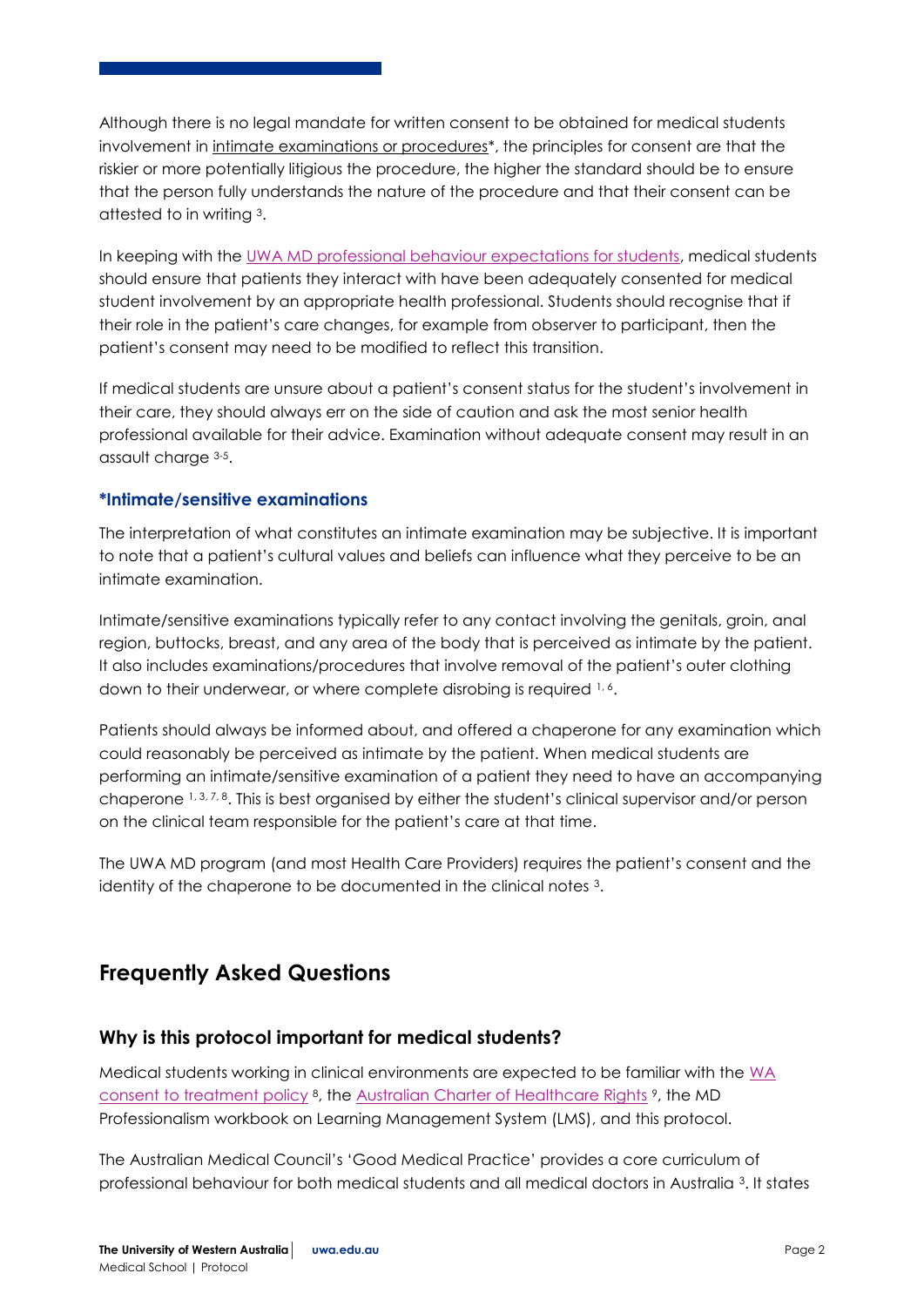that 'Access to patients and their cooperation is a privilege that must not be taken for granted…. Before approaching any patient, students should generally first seek permission from those responsible for the immediate care of the patient.' Regarding physical examination, the authors note that 'when conducting a physical examination, it may be appropriate to have a nurse or medical student present who is of the same gender as the patient. Under no circumstances should medical students conduct intimate examinations – including breast, genital or rectal examinations- without supervision or an accompanying nurse of the same gender as the patient. Students need to be specifically aware of the medical school policy in regard to intimate examinations'.

Although informed consent should be obtained for any medical students' involvement in patient care, this protocol focusses on **medical student-patient examinations** as the legal implications of performing an examination without consent are significant 3-5.

The legal classifications of assault in Australia's legal jurisdictions all include lack of consent as part of their wording. Despite legal sanction and the introduction of guidelines and consensus statements, the medical and legal literature demonstrates that medical students continue to perform examinations on patients without adequate consent 10-12.

#### <span id="page-4-0"></span>**Why is this protocol important for health professionals?**

The primary responsibility for ensuring that appropriate consent is obtained for medical student involvement with patient care rests with the health professional responsible for that patient at that time.

A valid consent should  $3, 8$  —

- be voluntary the decision to either consent or not to consent to the proposed treatment must be made by the patient themselves and must not be unduly influenced by the health practitioner, friends or family
- be informed the patient must receive meaningful information about the proposed treatment to enable them to make an informed decision
- be given by a patient who has capacity to understand the information presented to them about the treatment decision to be made
- cover the treatment to be performed
- be current consent must be reviewed if, after consent was obtained, the patient's circumstances (including treatment options and risks) have changed.

**Implied consent** applies where a patient indicates through their actions that they are willing to proceed with an aspect of their treatment. This applies where significant risks to the patient are not anticipated.

**Explicit consent** applies where the proposed treatment is complex or there are higher risks to the patient. The health practitioner must provide meaningful information to the patient, including details of the benefits and risks specific to that patient. Explicit consent must be obtained and documented <sup>8</sup>.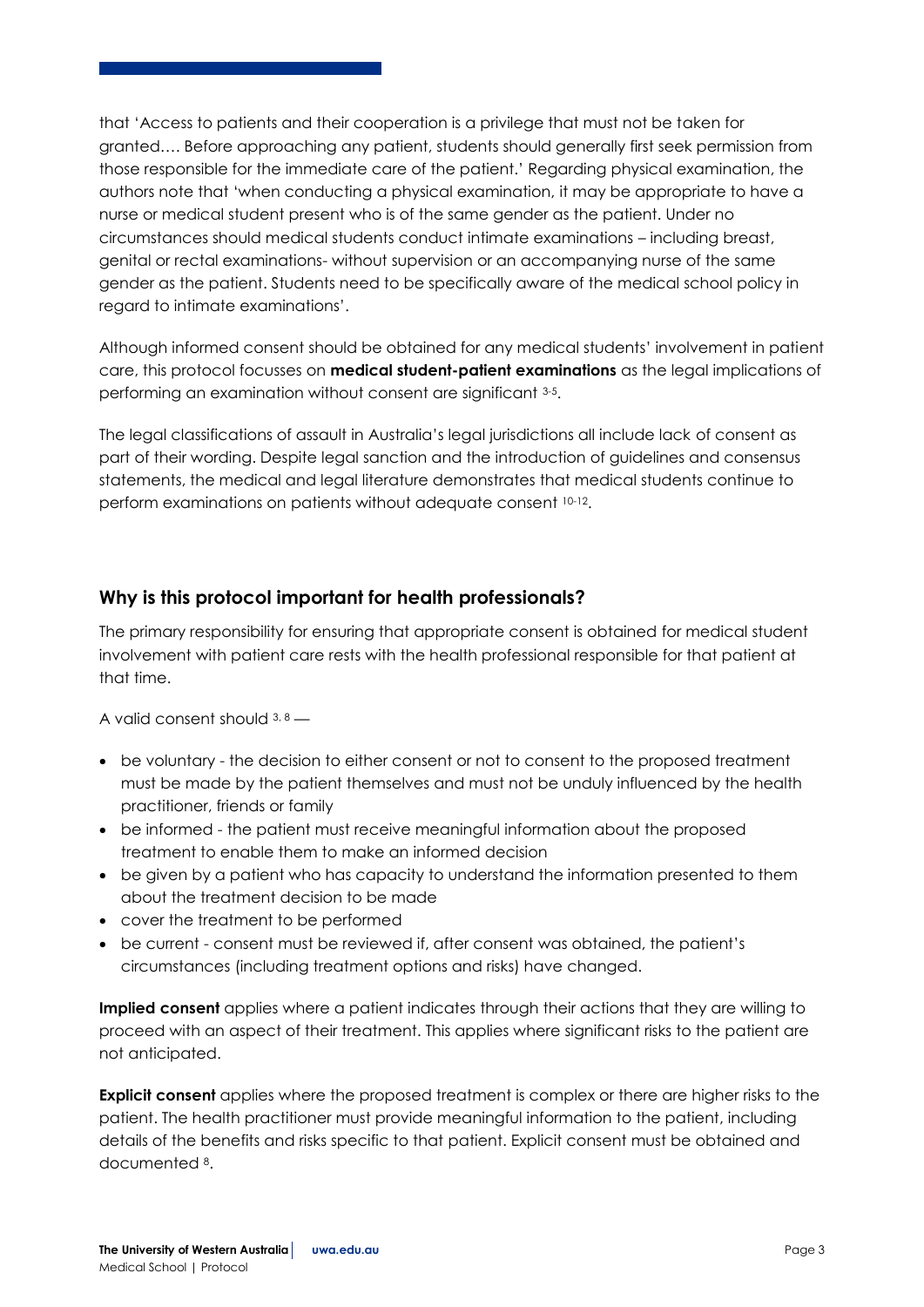The Australian Law Reform Commission <sup>4</sup> states that, 'If consent is not established, there may be legal consequences for health professionals. Under the law of trespass, patients have a right to not be subjected to an invasive procedure without consent or other lawful justification, such as an emergency or necessity.'

The Medical Board of Australia's [Good Medical Practice](https://www.medicalboard.gov.au/codes-guidelines-policies/code-of-conduct.aspx) <sup>1</sup> defines the standards of conduct for medical doctors in Australia. The code states that regarding medical students, Good Medical Practice involves 'Making the scope of the student's role in patient care clear to the student, to patients and to other members of the health care team' and 'Informing your patients about the involvement of medical students and obtaining their consent for student participation, while respecting their right to choose not to consent.'

The Medical Board of Australia's Guideline [Sexual Boundaries in the Doctor Patient Relationship](https://www.medicalboard.gov.au/codes-guidelines-policies/sexual-boundaries-guidelines.aspx) <sup>13</sup> recognises that a patient's cultural values and beliefs may influence what they perceive to be an intimate examination, and that before conducting a physical examination, 'good medical practice involves: obtaining the patient's permission if medical students or anyone else is to be present during an examination or consultation' and that 'an unwarranted physical examination may constitute sexual assault. This includes conducting or allowing others, such as students, to conduct examinations on anaesthetised patients, when the patient has not given explicit consent for the examination' <sup>13</sup>.

#### <span id="page-5-0"></span>**Why is context important?**

The literature on medical student examination without adequate patient consent reveals that rogue behaviour by medical students is very rare 10-12.

The most frequent reasons for inadequately consented patient examinations by medical students appear to be the vagaries in how consent for medical student involvement is obtained with patients by students and/or health professionals. Often busy clinicians are unaware of the ethico-legal importance of ensuring that patients have fully informed consent for medical student involvement in their care. Medical students also describe receiving mixed messages in clinical environments regarding patients' autonomy, blurred boundaries between observation and participation, and different expectations from clinicians as they progress towards becoming qualified doctors 10-12.

Tables 1 and 2 are used to demonstrate the variety of clinical situations and potentially high risk and/or ambiguous areas of medical student-patient consent.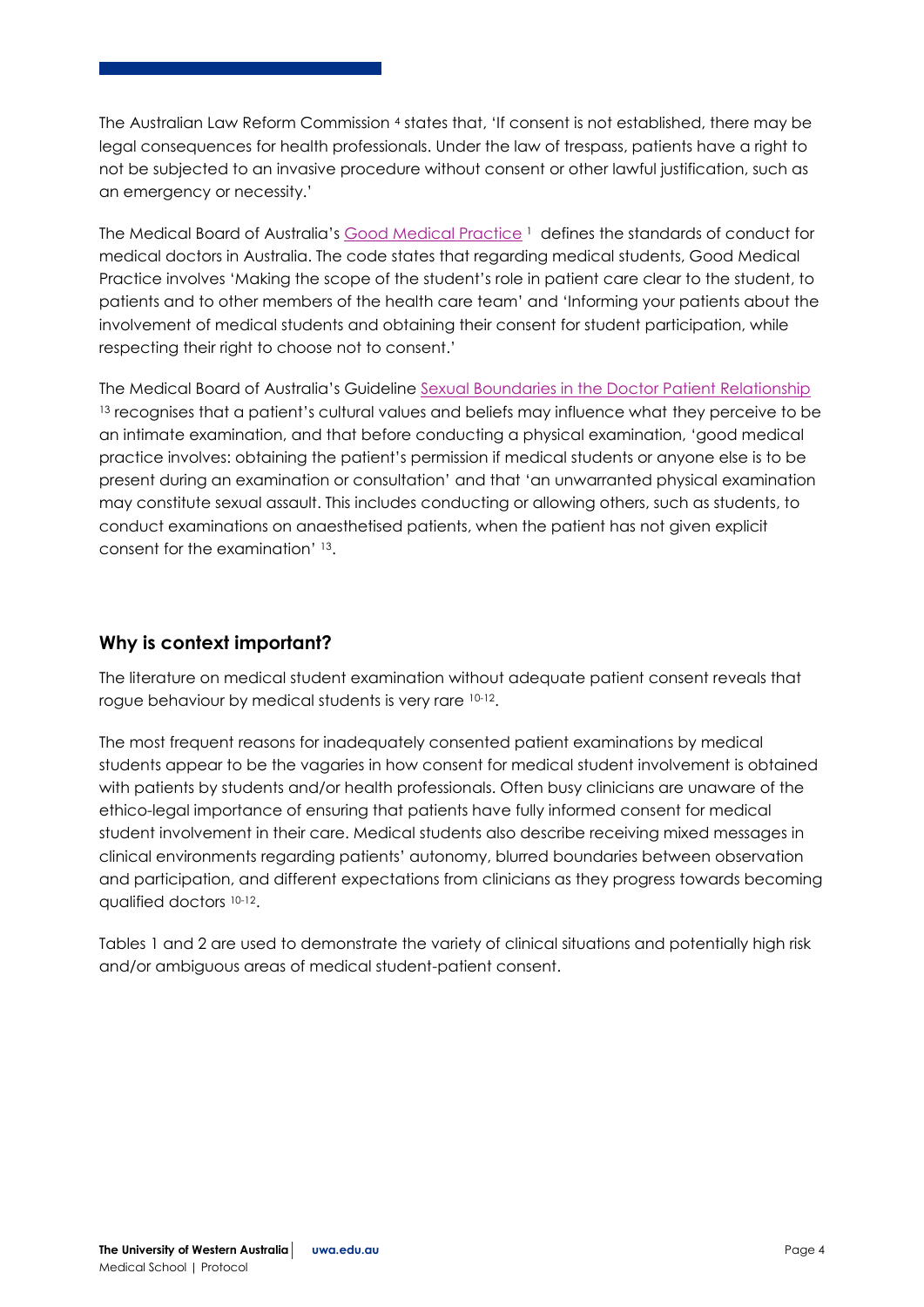## <span id="page-6-0"></span>**What do I do if I have concerns about whether a patient has been adequately consented for medical student involvement in care?**

#### **As a student —**

If you are unsure about a patient's consent status for a medical student's involvement in their care, you should always err on the side of caution and ask the most senior health professional available for their advice.

For many clinical situations, verbal consent is both adequate and appropriate. This will often have been obtained in the general interaction between the clinician and patient.

The commonest pitfalls are that the student's role changes e.g. from clinical observer to an assistant in a procedure, or the clinician caring for the patient does not appreciate the ethicolegal importance of ensuring that patients have fully informed consent for medical student involvement in their care and that consent processes are circumstantial 2,3.

If despite attempting to seek advice you still have concerns, or consider that you or a patient has been put in an ethico-legally compromising position, you should contact any of the following people —

- the unit coordinator
- the year sub-Dean
- your clinical mentor
- the PDM coordinator mdprofassess-fmdhs@uwa.edu.au
- the Manager, Student Experience [seo-hms@uwa.edu.au](mailto:seo-hms@uwa.edu.au)

#### **As a health professional —**

Clinicians consenting patients for medical student involvement in patient care need to consider the level of involvement of the student, the nature of the interaction, and be cognisant of the risk to, and cultural values of the patient.

If you are unsure about a patients' consent status for medical student involvement in patient care you should either —

- ask the patient to confirm their understanding and/or ongoing consent
- ask the most senior health professional available for their advice.

If you have concerns about a medical student's professional behaviour in the clinical environment you should contact any of the following people —

- the unit coordinator
- the PDM coordinator [mdprofassess-fmdhs@uwa.edu.au](mailto:mdprofassess-fmdhs@uwa.edu.au)
- the Manager, Student Experience [seo-hms@uwa.edu.au](mailto:seo-hms@uwa.edu.au)
- the most senior health professional available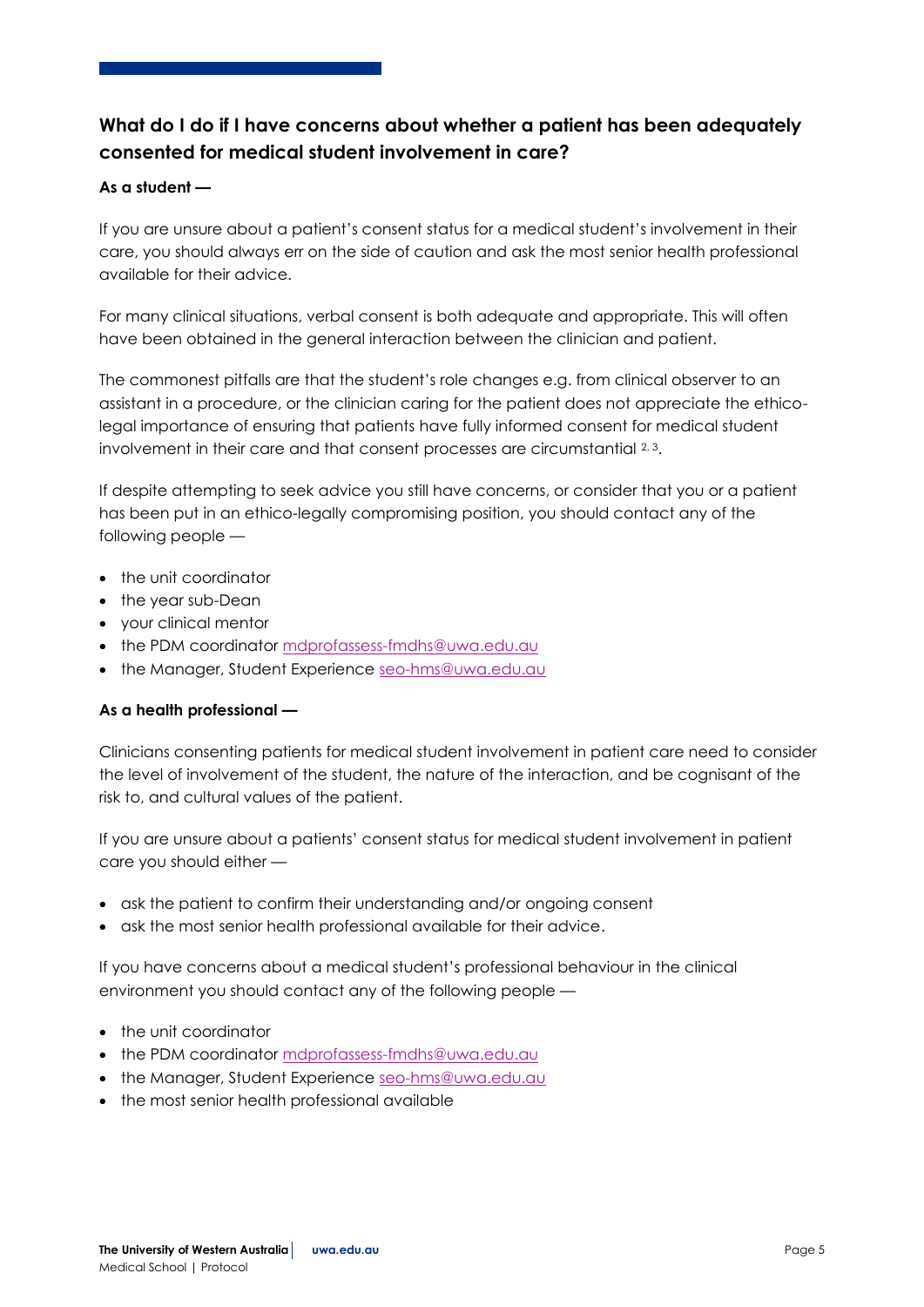## <span id="page-7-0"></span>**Table 1**

Some situations when patients are at increased vulnerability and/or may not be able to give informed consent for medical student participation in care <sup>2</sup>

**Increased vulnerability or may require additional sensitivity/ evidence that informed consent for student participation obtained —**

- Any sensitive/intimate examinations, particularly if in theatre
- Catheterisation
- Patients with rare conditions or breaking very bad news (may be contextual for the patient)
- Change in student role e.g. student observing to assisting in care

#### **May not be able to give informed consent —**

- Under anaesthesia (and not consented before)
- ICU/HDU
- During sedation including conscious sedation e.g. endoscopy
- Minors (especially age under 16)
- Mentally and/ or cognitively impaired including drugs/alcohol
- Patients in shock, extreme pain or distress
- Terminally ill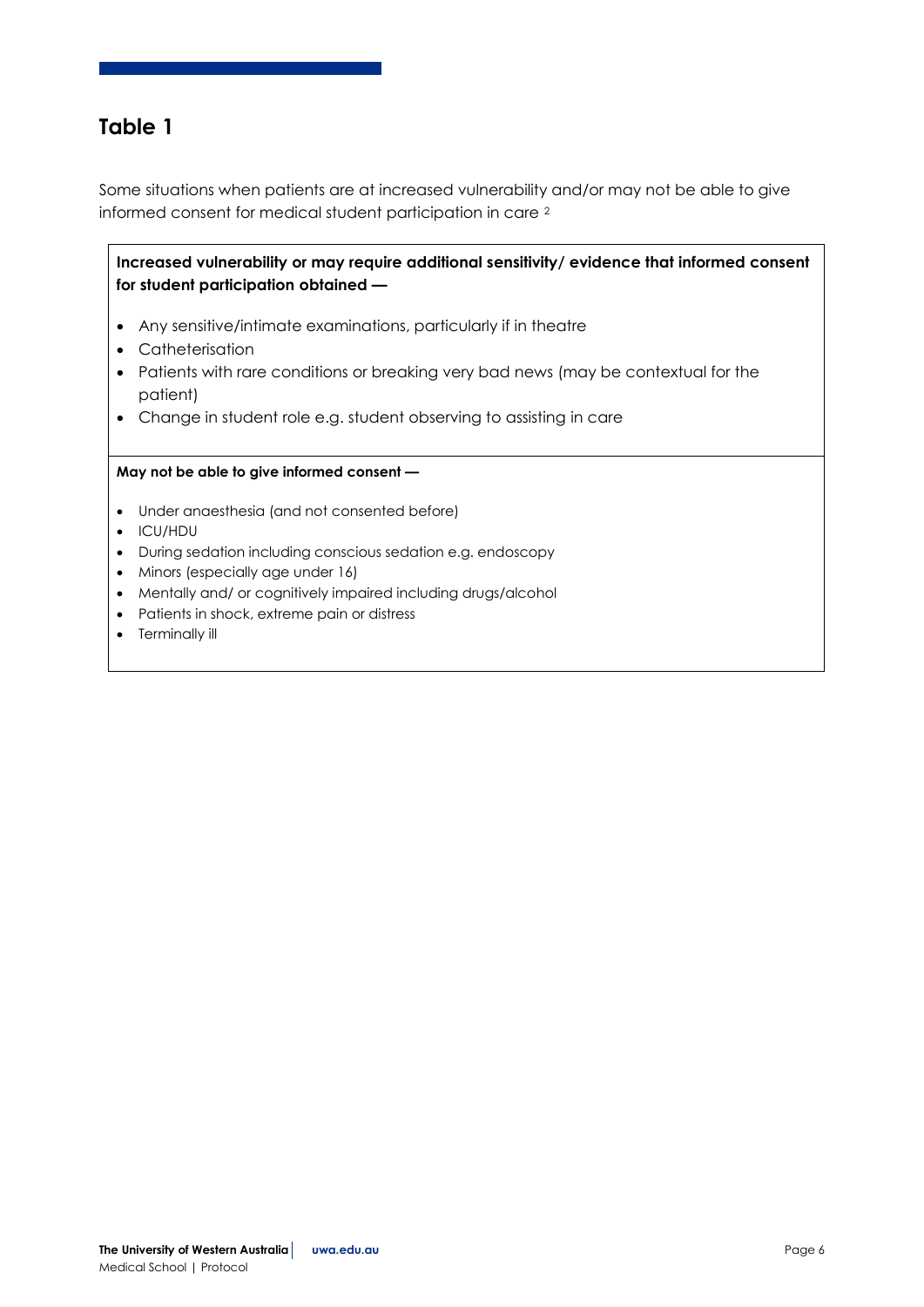## <span id="page-8-0"></span>**Table 2**

Some examples of student participation in patient care that would be covered in a general consent for student involvement versus procedures that should have an explicit consent process included in addition to general consent for student participation 2.

#### **Not likely to require explicit consent for student participation —**

- Observation in a clinical environment
- Bag mask ventilation
- Surgical assisting e.g. holding a retractor
- Examining surgical pathology or normal anatomy

#### **Requiring explicit consent for student participation —**

- Any sensitive/ intimate examination
- Endo-tracheal intubation
- Cannulation
- Suturing
- $\bullet$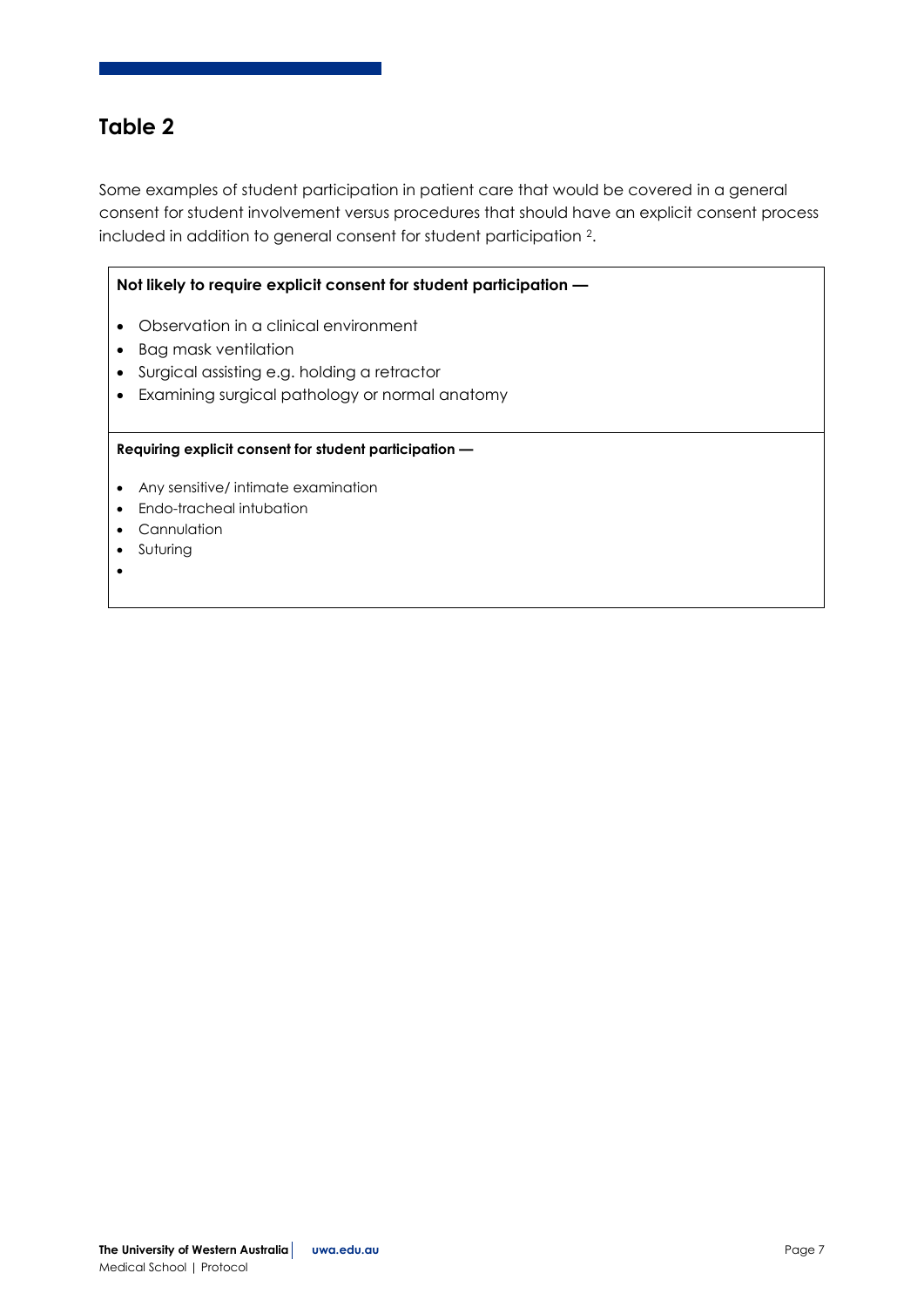### <span id="page-9-0"></span>**References**

- 1. Medical Board of Australia. Good Medical Practice: <https://www.medicalboard.gov.au/codes-guidelines-policies/code-of-conduct.aspx> (accessed Jan 2021).
- 2. Bagg W, Adams J, Anderson L. et al. Medical Students and informed consent: A consensus statement prepared by the Faculties of Medical and Health Science of the Universities of Auckland and Otago, Chief Medical Officers of District Health Boards, New Zealand Medical Students' Association and the Medical Council of New Zealand. *N Z Med J*. 2015; 128: 27-35.
- 3. Breen KJ, Cordner SM, Thomson CJ. Good Medical Practice: Professionalism, Ethics and Law. 4th ed: Australian Medical Council Limited, Kingston, ACT, Australia; 2016.
- 4. Australian Law Reform Commission. [Equality, Capacity And Disability In Commonwealth](https://www.alrc.gov.au/publication/equality-capacity-and-disability-in-commonwealth-laws-alrc-report-124/)  [Laws \(ALRC Report 124\).](https://www.alrc.gov.au/publication/equality-capacity-and-disability-in-commonwealth-laws-alrc-report-124/) [Review Of State And Territory Legislation](https://www.alrc.gov.au/publication/equality-capacity-and-disability-in-commonwealth-laws-alrc-report-124/10-review-of-state-and-territory-legislation-2/) (accessed Jan 2021).
- 5. Consent To Medical Treatment. [https://www.alrc.gov.au/publication/equality-capacity](https://www.alrc.gov.au/publication/equality-capacity-and-disability-in-commonwealth-laws-alrc-report-124/10-review-of-state-and-territory-legislation-2/consent-to-medical-treatment/)[and-disability-in-commonwealth-laws-alrc-report-124/10-review-of-state-and-territory](https://www.alrc.gov.au/publication/equality-capacity-and-disability-in-commonwealth-laws-alrc-report-124/10-review-of-state-and-territory-legislation-2/consent-to-medical-treatment/)[legislation-2/consent-to-medical-treatment/](https://www.alrc.gov.au/publication/equality-capacity-and-disability-in-commonwealth-laws-alrc-report-124/10-review-of-state-and-territory-legislation-2/consent-to-medical-treatment/) (accessed Jan 2021).
- 6. [https://ama.com.au/position-statement/maintaining-clear-sexual-boundaries-between](https://urldefense.com/v3/__https:/aus01.safelinks.protection.outlook.com/?url=https*3A*2F*2Fama.com.au*2Fposition-statement*2Fmaintaining-clear-sexual-boundaries-between-doctors-and-patients-and-conduct&data=04*7C01*7Chelen.wilcox*40uwa.edu.au*7Cc54d69992a70455638ad08d8b92eba75*7C05894af0cb2846d8871674cdb46e2226*7C1*7C0*7C637462957646510260*7CUnknown*7CTWFpbGZsb3d8eyJWIjoiMC4wLjAwMDAiLCJQIjoiV2luMzIiLCJBTiI6Ik1haWwiLCJXVCI6Mn0*3D*7C1000&sdata=ikunn3dIm*2FU4GAyOqmZ1VKRUYK9onG6e0GOwNrVIhjY*3D&reserved=0__;JSUlJSUlJSUlJSUlJSUlJSUlJQ!!Lav448XFWxY!qeT_dDyREes_lCCAzlhLNd-WOnLAkD9fuuaNiLulGAbQN5U0Iw-fHZFB5YRBcv1bQX6NdUNm$)[doctors-and-patients-and-conduct](https://urldefense.com/v3/__https:/aus01.safelinks.protection.outlook.com/?url=https*3A*2F*2Fama.com.au*2Fposition-statement*2Fmaintaining-clear-sexual-boundaries-between-doctors-and-patients-and-conduct&data=04*7C01*7Chelen.wilcox*40uwa.edu.au*7Cc54d69992a70455638ad08d8b92eba75*7C05894af0cb2846d8871674cdb46e2226*7C1*7C0*7C637462957646510260*7CUnknown*7CTWFpbGZsb3d8eyJWIjoiMC4wLjAwMDAiLCJQIjoiV2luMzIiLCJBTiI6Ik1haWwiLCJXVCI6Mn0*3D*7C1000&sdata=ikunn3dIm*2FU4GAyOqmZ1VKRUYK9onG6e0GOwNrVIhjY*3D&reserved=0__;JSUlJSUlJSUlJSUlJSUlJSUlJQ!!Lav448XFWxY!qeT_dDyREes_lCCAzlhLNd-WOnLAkD9fuuaNiLulGAbQN5U0Iw-fHZFB5YRBcv1bQX6NdUNm$) (accessed Jan 2021).
- 7. [https://ranzcog.edu.au/RANZCOG\\_SITE/media/RANZCOG-](https://urldefense.com/v3/__https:/aus01.safelinks.protection.outlook.com/?url=https*3A*2F*2Franzcog.edu.au*2FRANZCOG_SITE*2Fmedia*2FRANZCOG-MEDIA*2FWomen*2527s*2520Health*2FStatement*2520and*2520guidelines*2FClinical*2520-*2520Gynaecology*2FGynaecological-examinations-and-procedures-(C-Gyn-30)-Review-July-2020.pdf*3Fext*3D.pdf&data=04*7C01*7Chelen.wilcox*40uwa.edu.au*7Cc54d69992a70455638ad08d8b92eba75*7C05894af0cb2846d8871674cdb46e2226*7C1*7C0*7C637462957646520256*7CUnknown*7CTWFpbGZsb3d8eyJWIjoiMC4wLjAwMDAiLCJQIjoiV2luMzIiLCJBTiI6Ik1haWwiLCJXVCI6Mn0*3D*7C1000&sdata=Blm2l3xajdofb*2BGROj87RUoB3gS6ngRveFycOIQ9ta8*3D&reserved=0__;JSUlJSUlJSUlJSUlJSUlJSUlJSUlJSUlJSUlJSUlJSU!!Lav448XFWxY!qeT_dDyREes_lCCAzlhLNd-WOnLAkD9fuuaNiLulGAbQN5U0Iw-fHZFB5YRBcv1bQTkEE1g8$)[MEDIA/Women%27s%20Health/Statement%20and%20guidelines/Clinical%20-](https://urldefense.com/v3/__https:/aus01.safelinks.protection.outlook.com/?url=https*3A*2F*2Franzcog.edu.au*2FRANZCOG_SITE*2Fmedia*2FRANZCOG-MEDIA*2FWomen*2527s*2520Health*2FStatement*2520and*2520guidelines*2FClinical*2520-*2520Gynaecology*2FGynaecological-examinations-and-procedures-(C-Gyn-30)-Review-July-2020.pdf*3Fext*3D.pdf&data=04*7C01*7Chelen.wilcox*40uwa.edu.au*7Cc54d69992a70455638ad08d8b92eba75*7C05894af0cb2846d8871674cdb46e2226*7C1*7C0*7C637462957646520256*7CUnknown*7CTWFpbGZsb3d8eyJWIjoiMC4wLjAwMDAiLCJQIjoiV2luMzIiLCJBTiI6Ik1haWwiLCJXVCI6Mn0*3D*7C1000&sdata=Blm2l3xajdofb*2BGROj87RUoB3gS6ngRveFycOIQ9ta8*3D&reserved=0__;JSUlJSUlJSUlJSUlJSUlJSUlJSUlJSUlJSUlJSUlJSU!!Lav448XFWxY!qeT_dDyREes_lCCAzlhLNd-WOnLAkD9fuuaNiLulGAbQN5U0Iw-fHZFB5YRBcv1bQTkEE1g8$) [%20Gynaecology/Gynaecological-examinations-and-procedures-\(C-Gyn-30\)-Review-](https://urldefense.com/v3/__https:/aus01.safelinks.protection.outlook.com/?url=https*3A*2F*2Franzcog.edu.au*2FRANZCOG_SITE*2Fmedia*2FRANZCOG-MEDIA*2FWomen*2527s*2520Health*2FStatement*2520and*2520guidelines*2FClinical*2520-*2520Gynaecology*2FGynaecological-examinations-and-procedures-(C-Gyn-30)-Review-July-2020.pdf*3Fext*3D.pdf&data=04*7C01*7Chelen.wilcox*40uwa.edu.au*7Cc54d69992a70455638ad08d8b92eba75*7C05894af0cb2846d8871674cdb46e2226*7C1*7C0*7C637462957646520256*7CUnknown*7CTWFpbGZsb3d8eyJWIjoiMC4wLjAwMDAiLCJQIjoiV2luMzIiLCJBTiI6Ik1haWwiLCJXVCI6Mn0*3D*7C1000&sdata=Blm2l3xajdofb*2BGROj87RUoB3gS6ngRveFycOIQ9ta8*3D&reserved=0__;JSUlJSUlJSUlJSUlJSUlJSUlJSUlJSUlJSUlJSUlJSU!!Lav448XFWxY!qeT_dDyREes_lCCAzlhLNd-WOnLAkD9fuuaNiLulGAbQN5U0Iw-fHZFB5YRBcv1bQTkEE1g8$)[July-2020.pdf?ext=.pdf](https://urldefense.com/v3/__https:/aus01.safelinks.protection.outlook.com/?url=https*3A*2F*2Franzcog.edu.au*2FRANZCOG_SITE*2Fmedia*2FRANZCOG-MEDIA*2FWomen*2527s*2520Health*2FStatement*2520and*2520guidelines*2FClinical*2520-*2520Gynaecology*2FGynaecological-examinations-and-procedures-(C-Gyn-30)-Review-July-2020.pdf*3Fext*3D.pdf&data=04*7C01*7Chelen.wilcox*40uwa.edu.au*7Cc54d69992a70455638ad08d8b92eba75*7C05894af0cb2846d8871674cdb46e2226*7C1*7C0*7C637462957646520256*7CUnknown*7CTWFpbGZsb3d8eyJWIjoiMC4wLjAwMDAiLCJQIjoiV2luMzIiLCJBTiI6Ik1haWwiLCJXVCI6Mn0*3D*7C1000&sdata=Blm2l3xajdofb*2BGROj87RUoB3gS6ngRveFycOIQ9ta8*3D&reserved=0__;JSUlJSUlJSUlJSUlJSUlJSUlJSUlJSUlJSUlJSUlJSU!!Lav448XFWxY!qeT_dDyREes_lCCAzlhLNd-WOnLAkD9fuuaNiLulGAbQN5U0Iw-fHZFB5YRBcv1bQTkEE1g8$) (accessed Jan 2021).
- 8. [https://ww2.health.wa.gov.au/-/media/Files/Corporate/Policy-Frameworks/Clinical-](https://ww2.health.wa.gov.au/-/media/Files/Corporate/Policy-Frameworks/Clinical-Governance-Safety-and-Quality/Policy/WA-Health-Consent-to-Treatment-Policy/OD657-WA-Health-Consent-to-Treatment-Policy.pdf)[Governance-Safety-and-Quality/Policy/WA-Health-Consent-to-Treatment-Policy/OD657-](https://ww2.health.wa.gov.au/-/media/Files/Corporate/Policy-Frameworks/Clinical-Governance-Safety-and-Quality/Policy/WA-Health-Consent-to-Treatment-Policy/OD657-WA-Health-Consent-to-Treatment-Policy.pdf) [WA-Health-Consent-to-Treatment-Policy.pdf](https://ww2.health.wa.gov.au/-/media/Files/Corporate/Policy-Frameworks/Clinical-Governance-Safety-and-Quality/Policy/WA-Health-Consent-to-Treatment-Policy/OD657-WA-Health-Consent-to-Treatment-Policy.pdf) (accessed Jan 2021).
- 9. https://healthywa.wa.gov.au/Articles/F I/Going-to-hospital/Your-rights-and[responsibilities-as-a-patient](https://healthywa.wa.gov.au/Articles/F_I/Going-to-hospital/Your-rights-and-responsibilities-as-a-patient) (accessed Jan 2021).
- 10. Rees CE, Monrouxe LV. Medical students learning intimate examinations without valid consent: a multicentre study. *Medical Education*. 2011: 45: 261–272.
- 11. Pascoe R, Campbell J. An ethical dilemma: Informed consent, balancing patient dignity and medical student participation in sensitive examinations. *NZMJ.* 2018; 131(1482): 13- 15.
- 12. Malpas PJ, Bagg W, Yielder J, Merry AF. Medical students, sensitive examinations and patient consent: A qualitative review. *NZMJ.* 2018; 131(1482): 29-37.
- 13. Medical Board of Australia. Guidelines: Sexual boundaries in the doctor-patient relationship. 12 December 2018 [https://www.medicalboard.gov.au/codes-guidelines](https://www.medicalboard.gov.au/codes-guidelines-policies/sexual-boundaries-guidelines.aspx)[policies/sexual-boundaries-guidelines.aspx](https://www.medicalboard.gov.au/codes-guidelines-policies/sexual-boundaries-guidelines.aspx) (accessed Jan 2021).